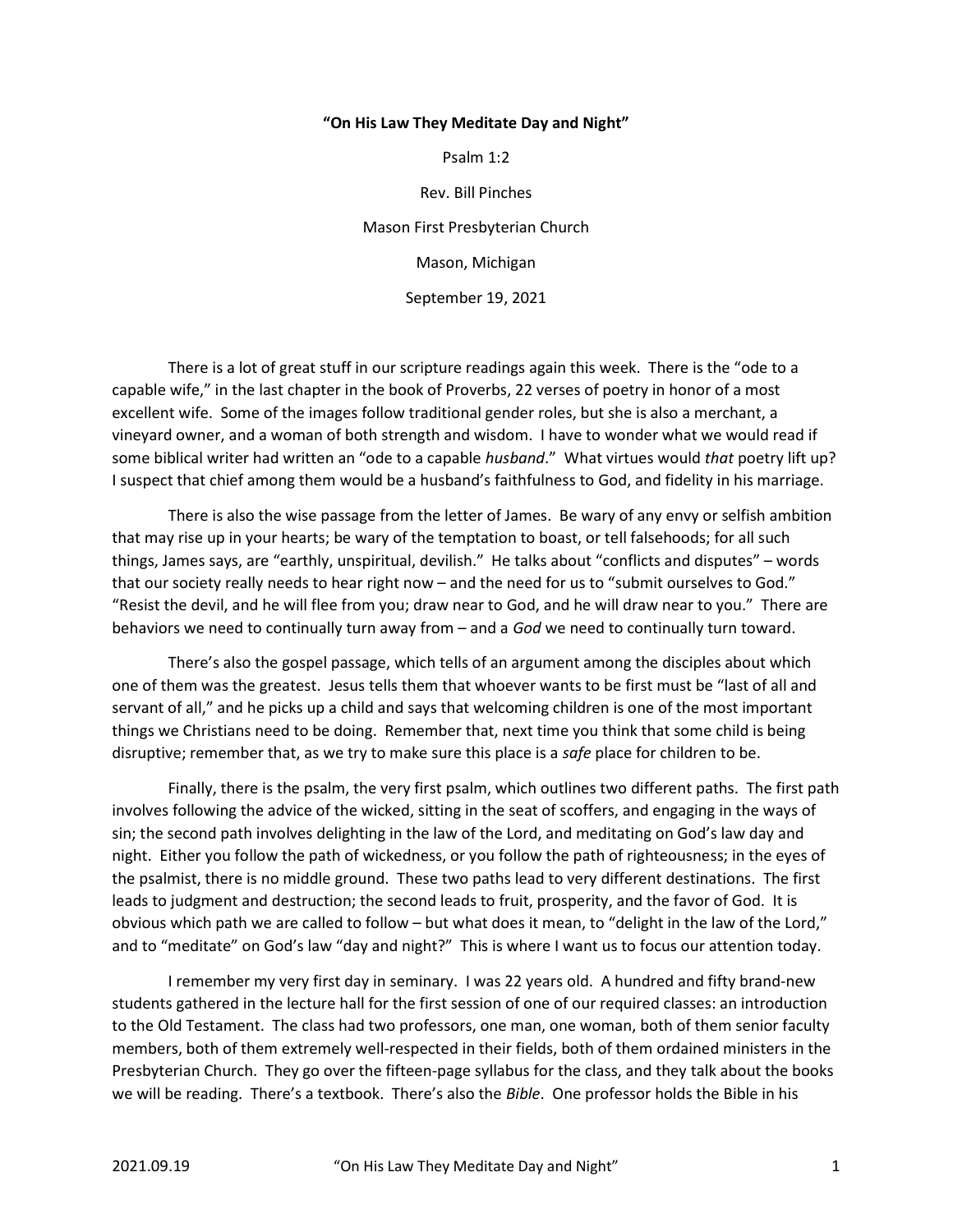hand, walks away from the lectern, positions himself squarely in front of us, looks us all in the eye, and says, emphatically and unequivocally, "This is the primary textbook in this class." He wanted to make it abundantly clear to us: the Bible is more important than any book *about* the Bible.

 Presbyterian students are required to take a "Bible content exam" before they can be ordained. A hundred questions, multiple choice. None of them are terribly hard, if you know the Bible reasonably well. Large numbers of Presbyterian students fail that exam the first time they take it. I had the benefit of taking the exam after I had been in numerous Bible classes, and I got a score of 97. But believe me, if I had taken the exam a few years earlier, I would have failed it too. I hadn't "delighted in the law of the Lord;" I hadn't "meditated on it day and night." I was like many mainline Protestants: I believed in God, believed in Jesus, believed in the Holy Spirit, went to church – but hadn't read the Bible much at all.

 Maybe you don't either. Maybe these words from Psalm 1 are beckoning to you today. Maybe God is calling you to start "delighting in the law of the Lord," to start "meditating on it day and night."

 One of the best examples in the Bible of a disciplined devotional life is the young man Daniel. He was in the habit of getting down on his knees to pray to God three times a day, every single day. (Daniel 6:10) He probably did this "evening and morning and at noon," following a pattern that is mentioned in Psalm 55:17. He would get down on the floor, facing towards Jerusalem. Still to this day, Jews generally pray in the direction of Jerusalem. Daniel did this even after an edict was passed forbidding worship to anybody but the Babylonian king. His devotional life was *central* to his existence.

 That pattern of prayer three times a day continues to this day in Judaism. There are prayer books used by observant Jews that include readings from the Law and the Prophets, as well as a variety of prayers and hymns. Observant Jews will offer these prayers at the prescribed times, regardless of where they are. When I was on the airplane flight to Tel Aviv at the beginning of my trip to the Holy Land a couple years ago, observant Jews stood up in the aisles, turned toward Jerusalem, and offered their daily prayers, as the flight attendants – who were clearly used to this – worked around them.

Muslims observe a similar pattern of prayer, except for them it is *five* times a day, not three, and they face in the direction of Mecca, not Jerusalem. Perhaps you've seen pictures of Muslims lined up in rows, bowing down in prayer. Five times a day, every single day; an *essential* component of their faith.

 So what about us Christians? How many times a day do we bow down in prayer? I don't mean the quick, perfunctory prayers that we might pray at random times throughout the day; I mean daily disciplines that involves both scripture and prayer. These have existed throughout the whole history of Christianity. In the early days of the church, sometime in the second century, a little handbook called "The Teaching of the Lord Through the Twelve Apostles to the Nations" (or "the Didache") called for the recitation of the Lord's Prayer three times a day. That was probably modeled after Daniel's practice of prayer three times a day, and the reference to prayer at "evening, morning, and at noon" in Psalm 55. Several prominent Christian writers in the early centuries of the church make reference to set times of prayer three times a day, which suggests that this became a widespread practice in the early church.

 But another Christian writer named Hippolytus, in the early third century, didn't think that three times a day was sufficient. He called for seven: "on rising, at the lighting of the evening lamp, at bedtime, at midnight, and also, if at home, at the third, sixth, and ninth hours of the day," that is, three hours after sunrise, like around nine o'clock; six hours after sunrise, like around noon; and nine hours